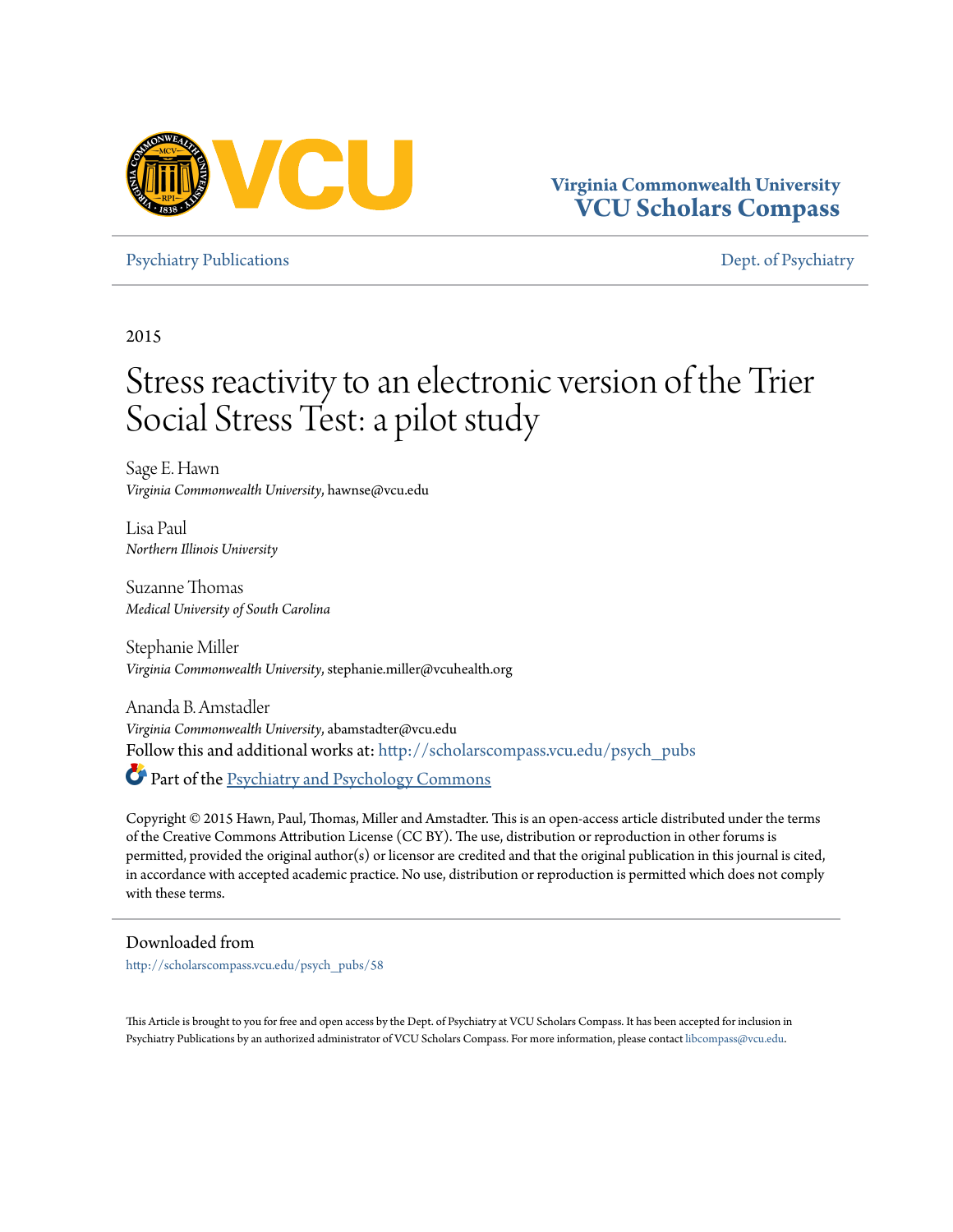

# **[Stress reactivity to an electronic](http://journal.frontiersin.org/article/10.3389/fpsyg.2015.00724/abstract) [version of the Trier Social Stress](http://journal.frontiersin.org/article/10.3389/fpsyg.2015.00724/abstract) [Test: a pilot study](http://journal.frontiersin.org/article/10.3389/fpsyg.2015.00724/abstract)**

*[Sage E. Hawn](http://community.frontiersin.org/people/u/192463) <sup>1</sup> , [Lisa Paul](http://community.frontiersin.org/people/u/239770) <sup>2</sup> , Suzanne Thomas <sup>3</sup> , Stephanie Miller <sup>4</sup> and [Ananda B. Amstadter](http://community.frontiersin.org/people/u/28522) <sup>1</sup> \**

*<sup>1</sup> Department of Psychiatry, Virginia Institute of Psychiatric and Behavioral Genetics, Virginia Commonwealth University, Richmond, VA, USA, <sup>2</sup> Department of Psychology, Northern Illinois University, DeKalb, IL, USA, <sup>3</sup> Department of Psychiatry and Behavioral Sciences, Medical University of South Carolina, Charleston, SC, USA, <sup>4</sup> School of Social Work, Virginia Commonwealth University, Richmond, VA, USA*

## **OPEN ACCESS**

#### *Edited by:*

*Stephen Humphry, The University of Western Australia, Australia*

#### *Reviewed by:*

*Shevaun D. Neupert, North Carolina State University, USA Michael Roy, Elizabethtown College, USA*

#### *\*Correspondence:*

*Ananda B. Amstadter, Department of Psychiatry, Virginia Institute of Psychiatric and Behavioral Genetics, Virginia Commonwealth University, 800 East Leigh Street, P.O. Box 980126, Richmond, VA 23298-0126, USA [abamstadter@vcu.edu](mailto:abamstadter@vcu.edu)*

#### *Specialty section:*

*This article was submitted to Quantitative Psychology and Measurement, a section of the journal Frontiers in Psychology*

*Received: 12 November 2014 Accepted: 15 May 2015 Published: 29 May 2015*

#### *Citation:*

*Hawn SE, Paul L, Thomas S, Miller S and Amstadter AB (2015) Stress reactivity to an electronic version of the Trier Social Stress Test: a pilot study. Front. Psychol. 6:724. [doi: 10.3389/fpsyg.2015.00724](http://dx.doi.org/10.3389/fpsyg.2015.00724)*

Social stressors that rely on the inclusion of confederates (i.e., Trier Social Stress Test, TSST) are often used in clinical laboratory research paradigms to elicit a measurable stress response in participants. Although effective, the TSST is labor intensive and may introduce error variance as a function of confederate race, gender, and/or response characteristics. The present study aimed to develop and validate an electronic version of the TSST (e-TSST). The primary aim was to compare the e-TSST to an e-neutral control condition; the exploratory aim was to compare the magnitude of stress response elicited by the e-TSST to that elicited by the traditional TSST. Forty-three healthy adults were randomized to the e-TSST or e-neutral condition. Subjective (participant-rated distress) and objective [cortisol, heart rate (HR), and blood pressure] indices of stress were collected prior to, and multiple times following, the stressor. Using archival data collected from 19 healthy participants exposed to the traditional TSST in a prior study, stress reactivity was compared between the electronic and traditional versions of the TSST. The e-TSST elicited significant increases in all measures of stress reactivity compared to the e-neutral condition, with the exception of HR. Results showed that the magnitude of subjective distress, BP, and HR responses elicited by the e-TSST did not differ significantly from that elicited by the traditional TSST. The traditional TSST elicited significantly higher cortisol than the e-TSST. Although these findings provide initial support for the development of electronic versions of the TSST, further refinement of the e-TSST is warranted prior to broad adoption of this technology. A refined, reliable e-TSST could allow for increased utilization of the TSST by enhancing convenience, reducing labor costs, and limiting potential error variance introduced by human confederates.

**Keywords: stress reactivity, Trier Social Stress Test, stressor, virtual reality, cortisol, TSST**

# **Introduction**

### **Importance of Studying Stress**

It is widely accepted that stress impacts individuals psychologically and biologically. Stress is shown to negatively affect cognition and hypothalamus-pituitary-adrenal (HPA) axis regulation [\(Gerra](#page-7-0) [et al.](#page-7-0), [2000](#page-7-0); [Lupien et al.](#page-8-0), [2009](#page-8-0)), perhaps contributing to documented relations between stress and mental health phenotypes, such as anxiety and mood disorders([Sapolsky](#page-8-1), [1998](#page-8-1)). Additionally, many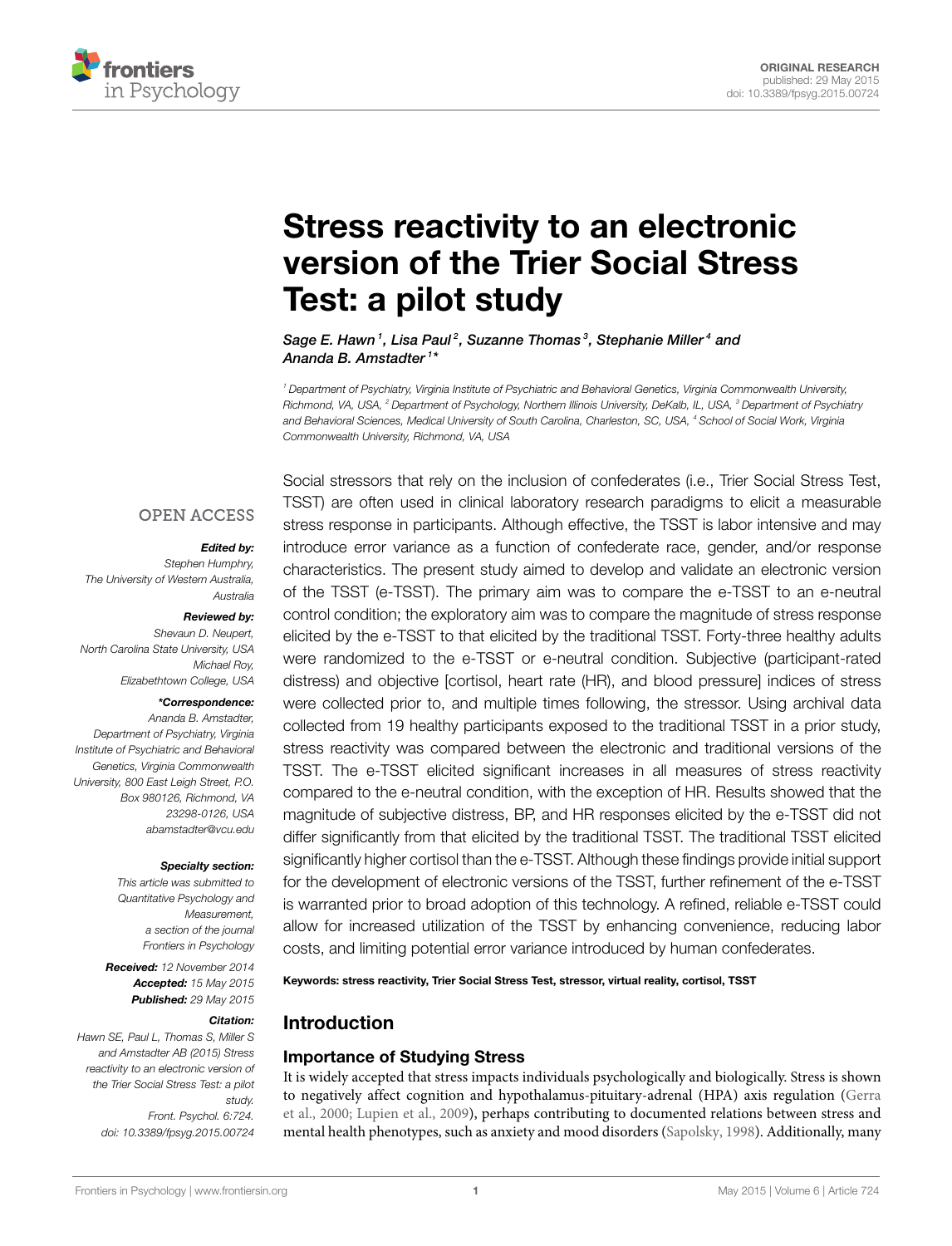theories of addiction (e.g., tension reduction, stress-coping) implicate stress as an important trigger for substance use, craving, and relapse([Khantzian](#page-8-2), [1985;](#page-8-2) [Koob and Le Moal](#page-8-3), [2001\)](#page-8-3). Therefore, it is necessary that reliable and valid manipulations of the stress response are designed and utilized in order for stress to be studied more effectively. There are existing paradigms, such as the Trier Social Stress Test (TSST), described below, that produce subjective as well as physiological reactions to stress within a controlled laboratory setting [\(Kirschbaum et al.,](#page-8-4) [1993\)](#page-8-4). However, these paradigms are prone to environmental confounds (e.g., performance of confederates) and developing more convenient, efficient versions of this paradigm would make it easier to study participants' stress responses. The use of new technology, like virtual reality (VR), may be able to meet these goals by limiting potential confounds and adding to the convenience and reliability of measuring stress in a controlled laboratory setting. Therefore, we sought to develop and validate a VR (i.e., electronic) version of the TSST (e-TSST).

## **TSST Paradigm**

The TSST, used regularly by researchers around the world, is supported as a "gold standard" human laboratory-based assessment of neuroendocrinological and psychological stress reactivity [\(Kirschbaum et al.](#page-8-4), [1993](#page-8-4); [Dickerson and Kemeny,](#page-7-1) [2002](#page-7-1)). The paradigm requires participants to perform a stress-inducing task (i.e., a speech and a mental math task) in front of three confederates who are instructed to maintain neutral expressions throughout the experiment. One drawback of the TSST is that it is necessary to gather at least three confederates to serve as stone-faced audience members, which is time consuming and can result in potential variability among audiences (e.g., effects may arise by confederates' gender, race/ethnicity, age). Further, confederates' reactions are critical, as any unstandardized indication of (dis)approval (e.g., nodding, frowning) can lead to changes in stress reactivity, and therefore introduce a source of error [\(Bruehl](#page-7-2) [and Solar,](#page-7-2) [1970](#page-7-2)).

# **VR Background**

Virtual reality technology has recently gained popularity for use by clinicians conducting exposure-based therapies for anxiety disorders such as posttraumatic stress disorder, specific phobias, and more recently, social phobia. A sense of immersion into a virtual environment has proven an effective tool for studying a number of psychological phenotypes, as shown by previous research. Multiple studies demonstrate that VR paradigms can elicit anger and fear responses (e.g., [Rothbaum et al.](#page-8-5), [2000;](#page-8-5) [Mace](#page-8-6)[donio et al.,](#page-8-6) [2007\)](#page-8-6). Results from over 13 randomized clinical trials were published comparing VR to *in vivo* exposure (the first line behavioral treatment for anxiety disorders in which the patient is repeatedly exposed to the feared stimulus until extinction of the feared response occurs). This approach is used for a variety of anxiety disorders, for example, acrophobia [\(Emmelkamp et al.,](#page-7-3) [2002](#page-7-3)) and for the fear of flying [\(Rothbaum et al.,](#page-8-5) [2000,](#page-8-5) [2006](#page-8-7)), and each showed that VR exposure was as effective as standard *in vivo* exposure in reducing anxiety. In a recent meta-analysis VR anxiety disorder therapy had a large effect size  $(d = 1.11)$  and was slightly more effective than *in vivo* therapy [\(Powers and](#page-8-8) [Emmelkamp](#page-8-8), [2008](#page-8-8)).

There is a growing body of literature suggesting that VRbased stress induction tasks can elicit psychophysiological stress responses in non-clinical samples, as well. For example, [Bullinger](#page-7-4) [et al.](#page-7-4) [\(2005\)](#page-7-4) reported increased cortisol secretion in subjects performing a cognitive stress task in a dynamic VR environment compared to those exposed to a static VR environment (no-stress) task. [Grillon et al.](#page-7-5) ([2006\)](#page-7-5) also identified robust physiological [i.e., heart rate (HR), skin conductance] responses to giving a speech in a VR environment.

## **VR TSST**

Wedding VR technologies to the standardized TSST model, if effective, has the potential to revolutionize the way in which stress reactivity is elicited by researchers. [Jönsson et al.](#page-7-6) ([2010\)](#page-7-6) used mounted headgear to immerse participants into their VR version of the TSST. They found that this virtual TSST evoked significant increases in cortisol and HR at the first stress provocation when compared to a neutral condition, and that these responses were comparable to responses elicited from previous studies examining the effects of the live TSST. [Jönsson et al.](#page-7-6) ([2010\)](#page-7-6) used animated confederates instead of live confederates, leaving a need to examine the efficacy of an electronic TSST that uses prerecorded live actors, which might increase believability and, thus, be more comparable to the live TSST. Similarly, [Wallergård et al.](#page-8-9) ([2011\)](#page-8-9) used an immersion headset to examine the efficacy of the VR-TSST in eliciting stress in a sample of seven healthy males. Physiological study outcomes were limited to assessments of HR (i.e., high frequency HR variability, T-wave amplitude, and HR). Furthermore, [Wallergård et al.](#page-8-9) ([2011\)](#page-8-9) also used animated confederates in their VR-TSST simulation. These limitations maintain a gap in the literature, which calls for the need to examine a broader array of physiological and neuroendocrine stress responses to a virtual TSST, as well as a need to examine the efficacy of using live actors within an electronic medium.

In another study comparing neuroendocrine reactivity to traditional, virtual (mounted headgear), and imaginary (one-way mirror) administrations of the TSST, [Kelly et al.](#page-8-10) ([2007\)](#page-8-10) found that, although the virtual TSST evoked cortisol increases comparable to the imagined audience, it was less effective than the traditional TSST. Although [Kelly et al.](#page-8-10) ([2007\)](#page-8-10) used pre-recorded actors in their virtual TSST, the actors were superimposed into the virtual interview room, leaving a need to examine the efficacy of an electronic TSST that uses pre-recorded live actors, taped in their live environment, to increase believability and create an electronic TSST more comparable to the live TSST. Notably, [Kelly et al.](#page-8-10) ([2007\)](#page-8-10) compared cortisol levels elicited by the TSST modalities only, such that no comparisons between each modality and a control (or neutral condition) were made. It is important to note that each of the three existing studies examining a VR-TSST used immersion headset technology, which requires the purchase and storage of expensive and burdensome equipment. Additionally, although [Kelly et al.](#page-8-10) ([2007\)](#page-8-10) used live confederates, none of the existing limited number of studies examined the use of TSST in a non-avatar environment. Furthermore, although [Kelly et al.](#page-8-10)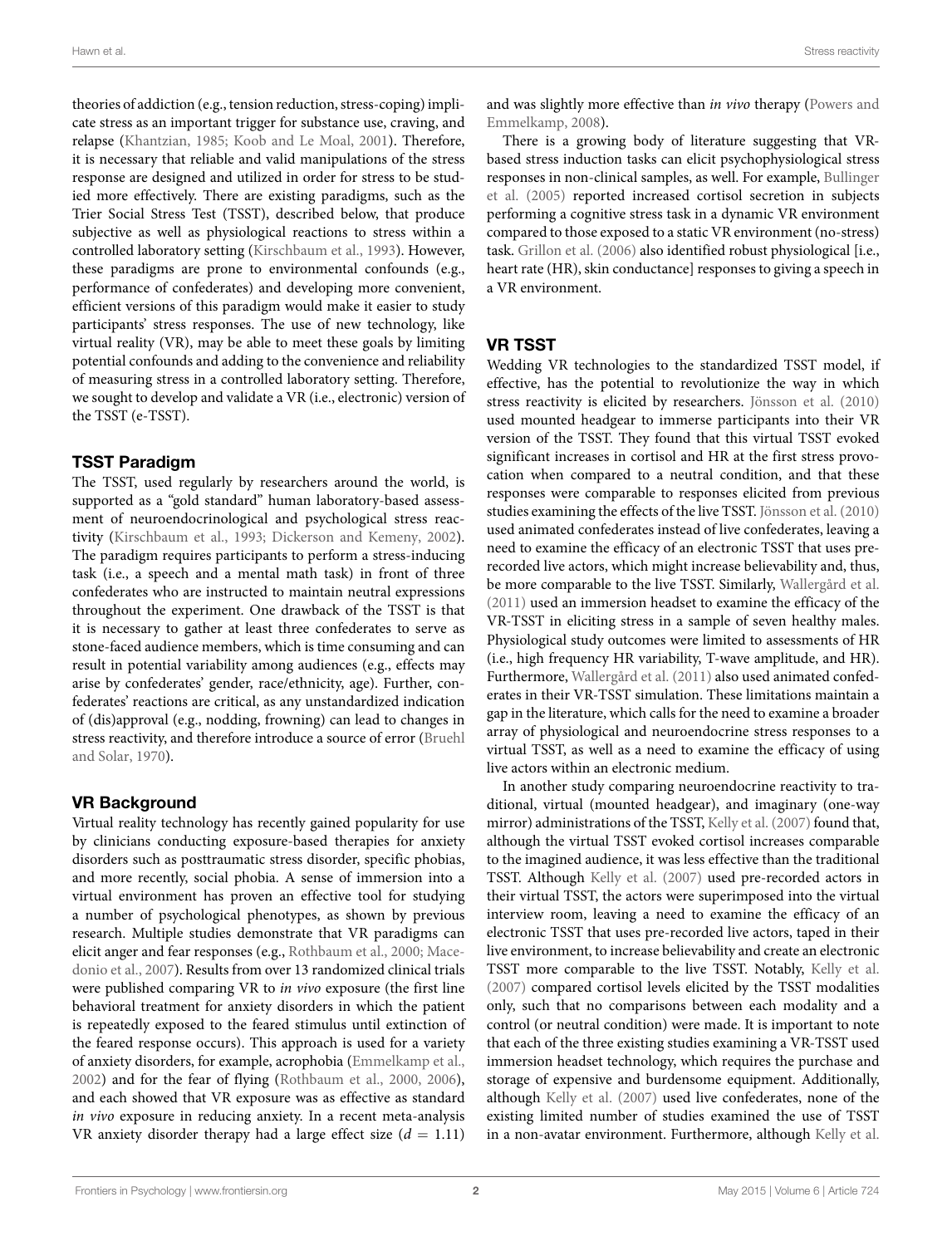[\(2007\)](#page-8-10) compared their VR-TSST to a live version, they did not compare any of the paradigms to a neutral control.

With regard to the induction of a measureable stress response, the virtual audience reduces the burden on the researcher for gathering and organizing audience participants and eliminates potential confounds resulting from confederate variation in audience demographics and response to the participant. To this end, the present study sought to create an e-TSST paradigm, and to examine if the e-TSST paradigm could elicit a stress response in healthy participants. Thus, this study helps to build upon the growing body of literature showing that VR paradigms are as effective as *in vivo* exposure in eliciting anger and fear, psychophysiological stress, and other anxiety-related responses [\(Rothbaum et al.](#page-8-5), [2000,](#page-8-5) [2006;](#page-8-7) [Emmelkamp et al.](#page-7-3), [2002](#page-7-3); [Bullinger](#page-7-4) [et al.,](#page-7-4) [2005](#page-7-4); [Grillon et al.,](#page-7-5) [2006](#page-7-5); [Macedonio et al.](#page-8-6), [2007](#page-8-6); [Powers](#page-8-8) [and Emmelkamp](#page-8-8), [2008\)](#page-8-8). To our knowledge, this is the first study to date not only to examine the efficacy of an electronic TSST, administered in a non-avatar environment, to a neutral electronic condition, but also to compare it to a live "gold-standard" TSST. Therefore, this study addresses some gaps in the current literature by implementing methods that will increase believability (i.e., live actors recorded in a live and realistic environment) and accessibility (i.e., low-cost equipment), thereby providing an innovative, standardized laboratory methodology for stress induction.

### **Aims and Hypotheses**

Collaborating with Virtually Better, Inc., an Atlanta, Georgia based company known internationally as a leader in developing virtual reality systems for behavioral health assessment and treatment applications, we created the e-TSST to test the hypothesis that the e-TSST would elicit a stress response in healthy participants compared to a neutral electronic (e-neutral) condition (i.e., looking at a virtual reality aquarium). An exploratory hypothesis was that the magnitude of the stress response elicited by the e-TSST would not differ from that elicited by the traditional TSST (using archival data from our previous study utilizing the TSST). Stress reactivity was assessed using both subjective and objective measures of stress reactivity [i.e., subjective distress, serum cortisol, HR, and blood pressure (BP)].

# **Materials and Methods**

## **Overview**

The study was a between-subjects design in which participants were randomized to the electronic stress (e-TSST) or no-stress (e-neutral) condition. Individuals meeting basic eligibility criteria completed an office visit assessment, and those meeting final eligibility criteria were brought to the Clinical and Translational Research Center (CTRC). Baseline and post-stress physiological and subjective indices of stress were collected. Data from the e-TSST condition was compared to the traditional TSST using archival data. The Medical University of South Carolina Institutional Review Board approved all study procedures and informed consent was obtained from all study participants.

#### <span id="page-3-0"></span>**TABLE 1 | Descriptive statistics by study sample.**

|                             | <b>Electronic TSST</b><br>$n = 43$ |               | <b>Traditional TSST</b><br>$n=19$ |
|-----------------------------|------------------------------------|---------------|-----------------------------------|
|                             | e-Neutral                          | e-TSST        | <b>TSST</b>                       |
| Female (%)                  | 52.4                               | 45.5          | 52.6                              |
| Caucasian (%)               | 85.7                               | 72.7          | 89.5                              |
| African American (%)        | 14.3                               | 13.6          | 10.5                              |
| Age, $M$ (SD)               | 36.5 (13.22)                       | 38.45 (12.00) | 30.32 (11.04)                     |
| Anxiety sensitivity, M (SD) | 26.57 (5.84)                       | 26.59 (6.31)  | 15.42 (9.12)                      |
| Beck depression, M (SD)     | 0.43(1.54)                         | 0.23(0.61)    | 3.11(3.18)                        |
| Social phobia, M (SD)       | 7.90 (6.08)                        | 9.95(9.23)    | 12.42 (9.31)                      |
| State anxiety, M (SD)       | 30.10 (8.92)                       | 31.20 (7.25)  | 32.21 (7.75)                      |

*Participants assigned to the e-neutral vs. e-TSST conditions did not differ from each other on any variables.*

#### **Participants**

Participants in both study samples (e-TSST and traditional TSST) were recruited through the community by advertising (e.g., newspaper, flyers, internet), and through collaborations with other researchers using healthy control participants. Inclusion criteria were an age between 21 and 65 years old and the ability to provide informed consent. Exclusion criteria were the presence of a condition that affected HPA axis functioning (e.g., individuals taking psychoactive medications, antihistamines, or anti-inflammatory medications, alcohol dependence; a current major Axis I disorder; hypertension, chronic pain, Addison's disease) and factors that would affect stress or stress hormones (e.g., smokers who could not abstain from smoking for at least 4 h, severe obesity [i.e., BMI  $>$  40]). Individuals with any blood clotting disorder were also excluded due to the required blood draw. Forty-three participants total were included in the electronic sample (e-TSST vs. e-neutral). The subsample in the e-TSST condition were compared to archival data from 19 participants who completed the traditional TSST.

Participant characteristics are shown in **[Table 1](#page-3-0)**. The mean age of participants in the e-TSST condition was  $37.5$  (SD = 12.5), and the majority of participants were Caucasian (79.1%), and 48.8% were female. Nineteen participants (*M* age = 30.3 years,  $SD = 11.0$ , 89.5% Caucasian, 52.6% female) total were included in the traditional TSST group. The mean age of participants in the e-TSST condition is slightly higher than the mean age demonstrated in previous TSST studies (e.g., mean ages of 28.3, 22.4, 22.6, and 21.46; [Kirschbaum et al.](#page-8-11), [1992;](#page-8-11) [Kelly et al.,](#page-8-10) [2007](#page-8-10); [Jönsson et al.](#page-7-6), [2010,](#page-7-6) respectively).

### **Procedure**

#### Office Session

Potential participants underwent screening via telephone or electronic survey, and those meeting preliminary criteria came in for an office visit, beginning at 3:00 pm. Participants were instructed to not consume caffeine and to not eat after noon on the day of the study, as both food and caffeine can introduce noise variability to neuroendocrine reactivity. The office visit included the provision of informed consent, and the completion of self-report measures and a structured clinical interview to confirm eligibility.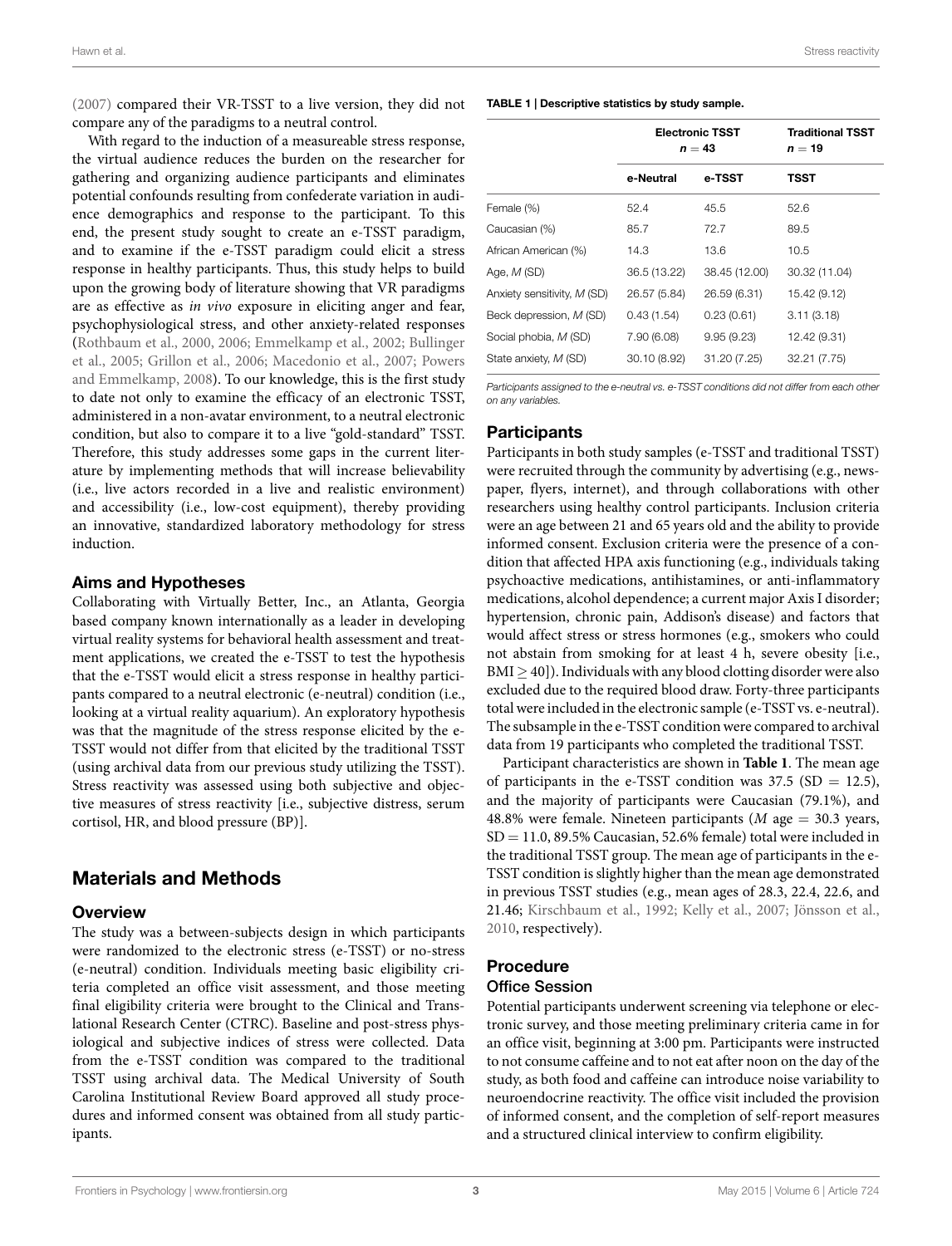All participants were assessed with validated instruments to diagnose psychiatric disorders and to assess the severity of anxiety and depression symptoms. Specifically, the Mini-International Neuropsychiatric Interview (MINI; [Sheehan et al.](#page-8-12), [1998](#page-8-12)) was used to rule out the presence of exclusionary major Axis I disorders. Anxiety symptoms were assessed with the following instruments: State-Trait Anxiety Inventory (ranging 20–80; [Spielberger et al.,](#page-8-13) [1969](#page-8-13)) to assess state anxiety [alpha =  $0.91$ ]; the Anxiety Sensitivity Index-3 (ASI-3; [Taylor et al.,](#page-8-14) [2007](#page-8-14)), ranging 0–72, to assess propensity to interpret feelings of anxiety as catastrophic [alpha = 0.79]; and the Social Phobia Anxiety Inventory (SPAI; [Turner et al.](#page-8-15), [1989\)](#page-8-15), ranging 0–192, to assess severity of social anxiety symptoms [alpha  $= 0.89$ ]. Depression symptoms were measured with the Beck Depression Inventory II (BDI-II; [Beck](#page-7-7) [et al.,](#page-7-7) [1996](#page-7-7)) [alpha =  $0.68$ ], ranging  $0-63$ .

#### Challenge Session Procedures

Following the office visit, participants who did not meet criteria were compensated for their time. Eligible participants were randomized to the stress (i.e., e-TSST) or no-stress (i.e., e-neutral) condition by sex. These participants were taken to the CTRC at 4:00 pm to begin testing. The participant was fitted with an indwelling catheter to facilitate blood draws (which were assayed for cortisol). The experimental stress challenge (i.e., e-TSST or e-neutral procedure) began at 5:00 pm and assessments were collected every 15 min following the challenge (5:15, 5:30, 5:45, and 6:15).

Participants in the e-neutral condition viewed a virtual aquarium on a television screen for 15 min. Participants randomized to the e-TSST group were told that they would soon speak to an audience via closed-circuit video on why they should be hired for a particular job (the participant's "dream job"). The participant was instructed that live audience members would be conferenced in, and that the presentation should be made to the television screen on the wall as though speaking in-person to a group of hiring managers. Participants were told that they had 5 min to prepare the speech, and the experimenter started the countdown clock (which was placed in view of the individual) and left the room. At 5:05 pm, the experimenter entered the room and told the participant to stand in front of the television screen for the speech; all of the participants' notes were removed. Participants' view of the e-TSST condition is shown in **[Figure 1](#page-4-0)**. On the screen, the participant saw two women and one man seated in a tan room, empty with the exception of the confederates' chairs and one lit lamp. The man, serving as the "spokesperson," was seated between the two women. All confederates were Caucasian. Via the electronic environment, the spokesperson—operated by the experimenter who sat behind the participant and used keystrokes to control the e-TSST program—instructed the participant to stand and begin the prepared speech. The participant spoke for 5 min; any pauses were responded to by the virtual spokesperson with "Your time is not up, please continue" via the experimenter's keystroke. At the end of the 5 min (5:10 pm), the virtual spokesperson—via a keystroke—instructed the participant to perform serial subtraction as quickly and accurately as possible for 5 min. Any errors were responded to by the virtual spokesperson with "Please begin again at the top" via a keystroke. Following this task, a keystroke



<span id="page-4-0"></span>was used to end the experiment and the virtual spokesperson said "The interview is now over; you may be seated."

Similar to the live TSST, the e-TSST lasted 15 min. The first post-stressor assessment occurred immediately following the task (or e-neutral condition) at 5:15. A 2 ml blood draw was conducted using the in-dwelling catheter to obtain a serum cortisol assay to determine stress reactivity at each of the assessment timepoints. Blood samples for cortisol were collected in iced EDTA tubes; plasma was separated from cells by centrifugation, and the serum sample was frozen at *−*70°C until thawed for assay. Cortisol was assayed using the ADVIA Centaur XP immunoassay system (Siemens Healthcare Diagnostics, Flanders, NJ, USA). Functional sensitivity was 0.2 g/dl, and intra-assay cv was 2.15% at 44 g/dl. Subjective units of distress (SUDs, range  $= 0-10$ , with  $0 = No$ Anxiety,  $10 =$  Extreme Anxiety), systolic BP, and HR were also assessed at these time points. Additional assessments occurred at 15, 30, and 60 min following the end of the stressor. At 6:15 pm, participants were debriefed, compensated for their time, and dismissed.

#### Traditional TSST Procedures

To best compare stress responses induced by e-TSST to those induced by the traditional TSST, we modeled the aforementioned procedures after those used in the archival study, using the traditional TSST paradigm. The same time points outlined above were followed in both sessions, as well as the randomization procedures used and the measurements administered. Due to budgetary differences across the studies, the archival sample had more assessment time-points than the electronic study; thus, only the assessments that aligned on time were used in the comparison analyses. Participants in the stress condition performed their 15 min task in front of live confederates, who were asked to maintain neutral expressions. Whereas the e-TSST "spokesperson" was manipulated to speak via programmed keystrokes, a delegated spokesperson in the standard TSST had received training to provide these same prompts in response to certain participant behavior (e.g., stopping the speech prior to the 5 min requirement).

#### **Data Analyses**

First, all data was cleaned and one outlier was removed due to a score of six standard deviations above the mean (which exceeded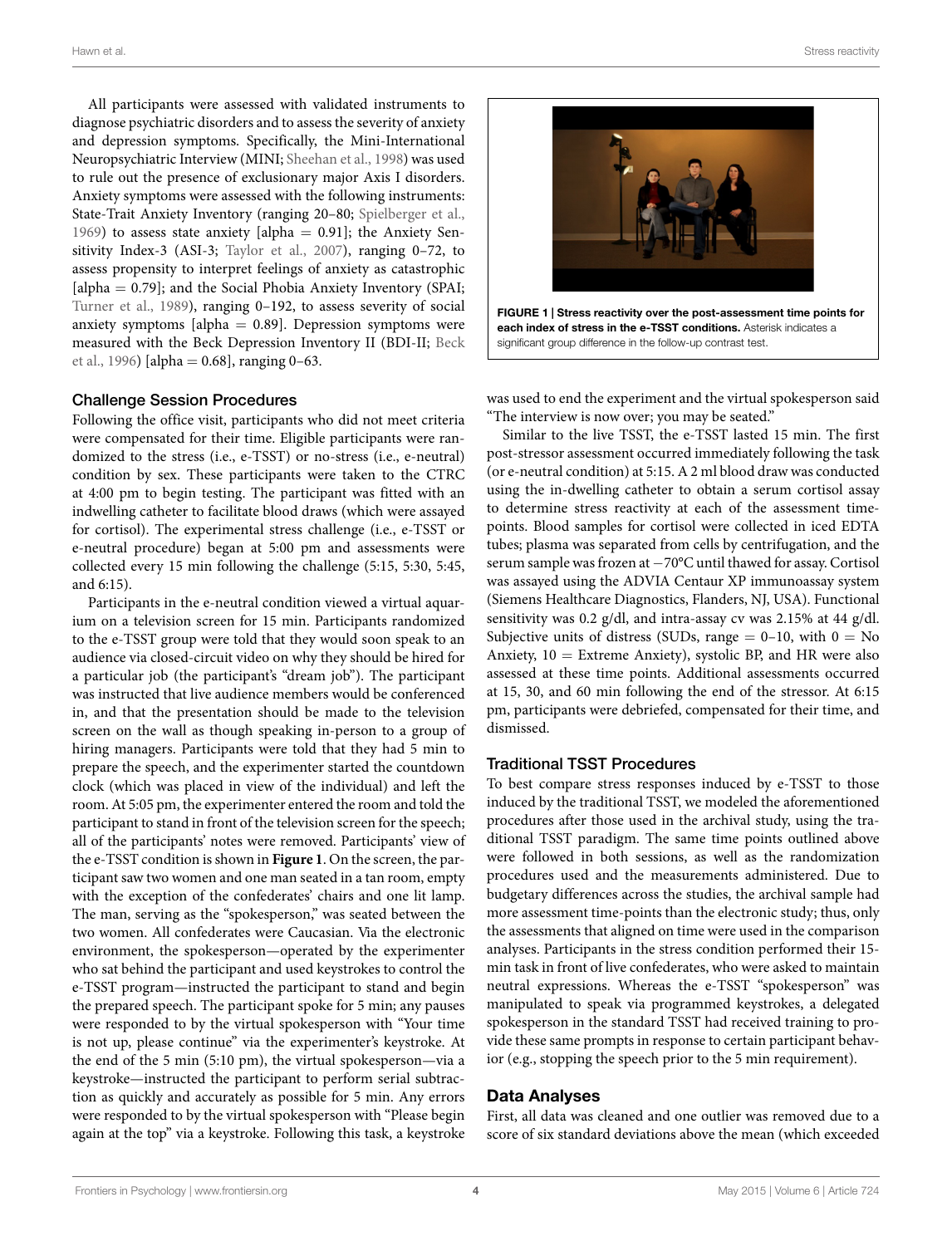our cutoff of greater than two standard deviations above the mean). To test the primary hypothesis, the e-TSST vs. e-neutral conditions were compared with a series of repeated measures ANCOVAs, one for each index of stress (SUDs, cortisol, HR, and systolic BP). The baseline value of each index of stress was employed as a covariate; the four post-stress assessments were the repeated measures, and condition (e-TSST vs. e-neutral) was the between-subjects variable. To test the exploratory hypothesis, another series of similar repeated measures ANCOVAs were conducted with e-TSST vs. traditional TSST as the between subjects variable. Again, the baseline assessment of each index of stress was employed as a covariate. Age, ASI-3 and BDI scores were also used as covariates, as they were significantly different between the study samples. A statistical correction was employed (Huyn-Feldt epsilon) if the assumption of sphericity was not met in the repeated measures analyses. Lastly, follow-up contrasts were conducted to determine the post-stress time-points that differed between conditions in both series of ANCOVAs.

# **Results**

#### **e-TSST Condition vs. e-Neutral Condition**

Repeated measures ANCOVAs demonstrated that the e-TSST condition evoked significant increases among all indices of stress (i.e., SUDs, cortisol, BP), when compared to the e-neutral condition, with the exception of HR. As shown in **[Figure 2](#page-5-0)**, participants in the e-TSST condition responded to the experimental challenge with elevated SUDs  $[F(1.67,65.27) = 13.09, p < 0.001, \eta_p^2 = 0.25]$ , cortisol  $[F(2.02,72.56) = 4.56, p < 0.05, \eta_p^2 = 0.11]$ , and BP  $[F(3,108) = 12.37, p < 0.001, \eta_p^2 = 0.26]$ , whereas the e-neutral participants' SUDs remained relatively constant across the session, their cortisol steadily decreased, and their BP decreased slightly and then remained relatively constant. HR did not significantly differ between the conditions,  $F(2.92, 113.84) = 1.01$ ,  $p = 0.39$ ,  $\eta_p^2=$  0.03. Follow-up contrasts revealed that the e-TSST group had higher SUDs compared to the e-neutral group at the first two post-task assessments (5:15 and 5:30), *t*s(41) = *−*4.74, *−*2.85, respectively, *p*'s *<* 0.01. Immediately post-stressor, there was a trend toward significance for the e-TSST group to have higher cortisol response than the e-neutral group,  $t(40) = -1.71$ ,  $p = 0.095$ , that became significant at the second post-stressor assessment, *t*(40) = −2.28, *p* < 0.05, followed by a return to no significant difference between groups at the remaining time points. The e-TSST group had higher systolic BP than the e-neutral group at the first post-task assessment (5:15),  $t(41) = -3.64$ ,  $p's < 0.001$  only.

#### **e-TSST Condition vs. Traditional TSST Condition**

Participants in the traditional TSST condition compared to the e-TSST condition were significantly younger [*F*(39) = 5.05, *p <* 0.05], and had lower ASI scores and higher BDI scores  $[Fs(39) = 21.24, 17.37,$  respectively,  $\dot{p}s < 0.001$ ; therefore, these variables were used as covariates in analyses that compared the TSST reactivity between the e-TSST and traditional TSST. Repeated measures analyses (ANCOVAs, covarying for baseline stress reactivity, age, BDI and ASI scores) were conducted to compare the two study samples. Stress reactivity in response to the TSST did not significantly differ across modalities (e-TSST



<span id="page-5-0"></span>



<span id="page-5-1"></span>vs. traditional) for SUDS [*F*(1.50,51.11) = 0.36, *p* = 0.64,  $\eta_p^2 = 0.01$ , BP  $[F(3,90) = 1.83, p = 0.15, \eta_p^2 = 0.06]$ , or HR  $[F(2.62,89.10) = 0.91, p = 0.43, \eta_p^2 = 0.03]$ . However, the traditional TSST evoked significantly higher levels of cortisol  $[F(2.32,76.57) = 7.16, p = 0.001, \eta_p^2 = 0.18]$  compared to the e-TSST condition (see **[Figure 3](#page-5-1)**). Follow-up contrasts revealed that the traditional TSST produced higher cortisol reactions at all post-stressor assessments [5:15 *t*(39) = 2.09; 5:30 *t*(38) = 4.78; 5:45 *t*(38) = 5.70; 6:15 *t*(37) = 5.52, *p*'s *<* 0.05].

# **Discussion**

The primary aim of this study was to develop and validate a laboratory-based electronic model of the TSST by comparing the subjective and biological stress responses of participants in the e-TSST condition to those in the e-neutral condition. To the best of our knowledge, this is the first study to date to employ prerecorded live actors within an electronic environment in a TSST paradigm. To further assess the effectiveness of the e-TSST, an exploratory aim was to compare the stress response evoked by the e-TSST to the stress response evoked by the traditional TSST, using archival data.

## **e-TSST**

The efficacy of the e-TSST condition was compared to the e-neutral condition, covarying for baseline levels of stress. The e-TSST condition evoked significant increases among all indices of stress (i.e., SUDS, cortisol, BP), with the exception of HR, when compared to the e-neutral condition. It is important to consider that HR, because of high variability both within and between participants during the laboratory challenge, often fails to be a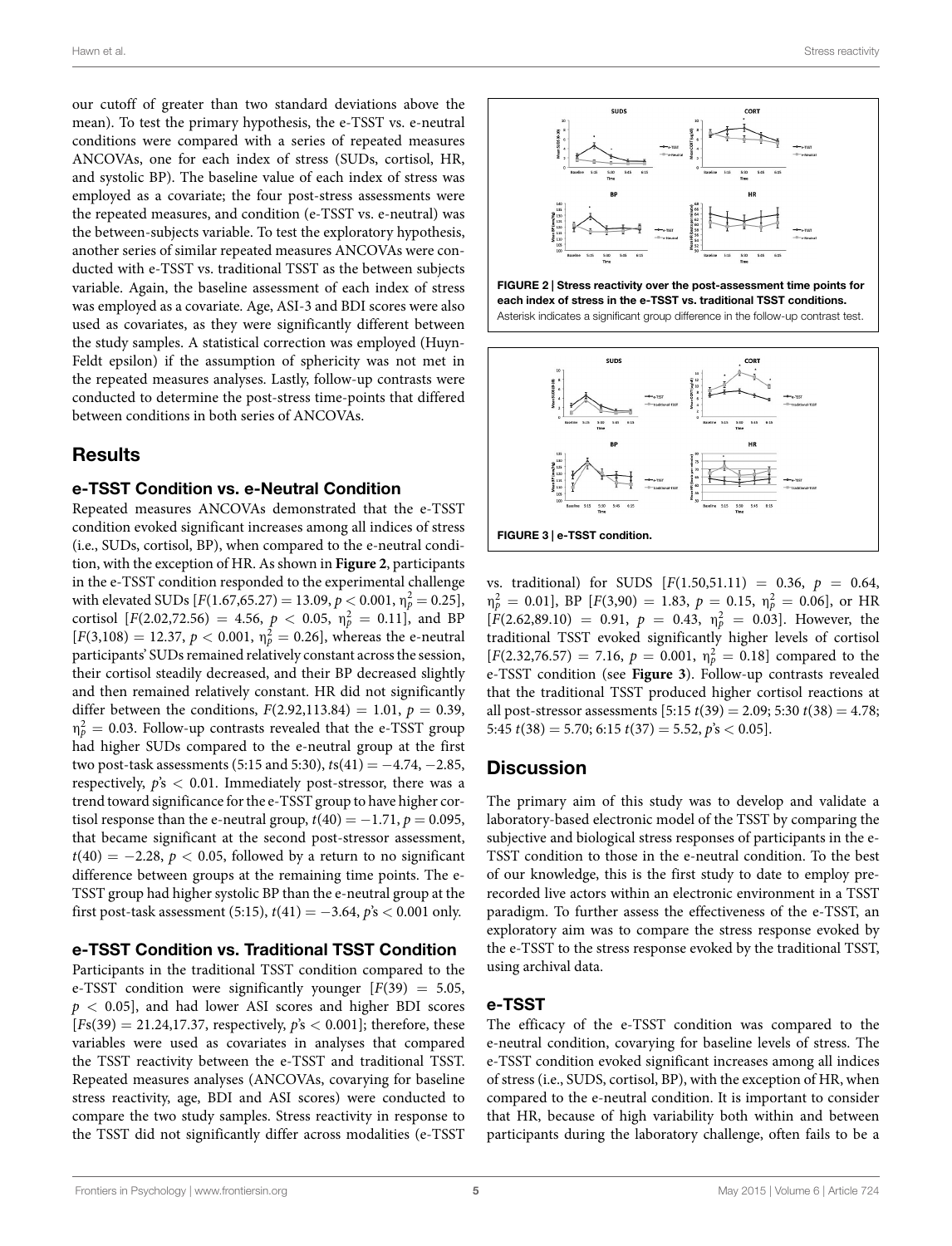sensitive index of objective stress response [\(Jorna,](#page-8-16) [1992;](#page-8-16) [Quintana](#page-8-17) [and Heathers](#page-8-17), [2014](#page-8-17)). Both SUDs and BP levels evidenced a significant increase at the first post-stressor assessment, followed by a steady decrease throughout the remainder of the session. In contrast, cortisol levels continued to increase over time and were significantly higher at the second post-stressor assessment, and then decreased steadily. Whereas self-report (i.e., SUDs) and BP measurements allow for immediate evaluation of stress reactivity, cortisol must be secreted and enter the vascular system, thus taking longer for the effect to be seen([Eriksson et al.,](#page-7-8) [1998](#page-7-8)). This process is likely why participants' SUDs (which were significantly higher at the first two post-stressor assessments) and systolic BP (which was significantly higher at the first post-stressor assessment) levels began to immediately decrease following the initial first post-stressor increase, but cortisol did not show an increase until the second post-stressor assessment.

Our results are mostly closely comparable to those reported by [Jönsson et al.](#page-7-6) ([2010\)](#page-7-6), who used mounted headgear to immerse their participants into their VR version of the TSST that utilized computerized confederates. [Jönsson et al.](#page-7-6) [\(2010](#page-7-6)) found that the VR-TSST evoked significant increases in cortisol and HR at the first stress provocation when compared to a neutral condition; subjective stress was not assessed in their study. Our study expands the current literature by introducing a widely applicable, low-cost, low burden electronic medium for administering the TSST. Unlike VR-TSST paradigms that utilize immersion headsets, the e-TSST can be used readily in any lab setting. Additionally, this electronic version of the TSST utilizes a medium that has become societal commonplace. With the frequent use of electronic mediums like Skype and Facetime, the e-TSST arguably increases believability more than the use of an immersion headset. Furthermore, this is the first study of its kind to examine the efficacy of a virtual or electronic TSST compared both a control condition as well as to a live TSST paradigm. Thus, studies like [Jönsson](#page-7-6) [et al.](#page-7-6) ([2010](#page-7-6)) that compared cortisol levels between VR-TSST and VR-Neutral conditions may be misleading in their explanation of VR-TSST efficacy, as they are lacking a quality comparison to a widely used and empirically supported live version of the task.

It is important to note that future research studies should assess for multiple stress indices, including subjective self-report measures and biological assessments, as the present findings suggests that the TSST may differentially impact these measures. Similarly, the present findings extend the results found in other studies that demonstrate significant neuroendocrine [\(Bullinger et al.,](#page-7-4) [2005\)](#page-7-4) and physiological [\(Grillon et al.,](#page-7-5) [2006\)](#page-7-5) responses elicited by stress tasks administered within a VR environment. Finally, the current findings are also consistent with other studies evidencing the ability of VR paradigms to evoke anger and fear responses (e.g., [Rothbaum et al.](#page-8-5), [2000](#page-8-5); [Macedonio et al.,](#page-8-6) [2007\)](#page-8-6). Thus, a growing body of research attests to the ability of electronic/VR paradigms to elicit stress and negative emotions.

#### **e-TSST vs. Traditional TSST**

The e-TSST performed equally as well as the traditional TSST on three of the four indices of stress assessed (SUDS, BP, and HR). Although the e-TSST led to higher cortisol response than the e-neutral condition, the traditional TSST evoked higher cortisol responses across the entire session than did the e-TSST. In [Dickerson and Kemeny's](#page-7-9) [\(2004](#page-7-9)) meta analysis of laboratory stressors, they concluded that tasks such as the TSST, which combines socially evaluative, cognitive, and public speaking tasks, are successful in eliciting significant cortisol responses. Although compared to the e-neutral condition the e-TSST elicited a stronger cortisol response, this response was not as high as that in the traditional TSST. These findings are in line with the study conducted by [Kelly et al.](#page-8-10) [\(2007\)](#page-8-10), who found that the traditional TSST elicited significantly higher cortisol levels compared to both virtual and imaginary versions of the TSST. This attenuated response in the e-TSST may be due to participants' doubts about the believability of the e-TSST. This question should be addressed in future studies by collecting information about participants' perceptions of the overall experience (e.g., whether they believed the electronic confederates were actually in the other room, whether they felt they were being socially evaluated), as these factors may account for the differences in cortisol and HR between the studies. Future studies may also investigate differences in social perceptions between VR vs. traditional TSST paradigms (e.g., participants' sensitivity to the audience's perceptions of them) to see if these perceptions influence subjective and biological indices of stress. In sum, although our results suggest that the virtual confederates served a similar purpose to live confederates in eliciting stress responses compared to a neutral condition in the TSST paradigm, the magnitude of their effects on stress reactivity were not as strong as those of the live confederates on one of the four measured indices of stress. Therefore, further investigations regarding believability of the virtual confederates as well as investigations of various virtual mediums are warranted to determine whether electronic versions of the TSST can produce comparable elevations in cortisol to those incited by the traditional TSST.

#### **Implications**

The present findings suggest that utilizing an electronic version of the TSST paradigm can be a valuable method for conducting laboratory-based studies of stress reactivity across multiple indices, although it is currently a less effective paradigm than the traditional TSST in evoking cortisol reactivity. Therefore, refinement of the electronic TSST is necessary—the creation of a paradigm comparable to the traditional TSST will require an iterative process of empirical trials and further investigations. That said, the e-TSST offers a more controlled, standardized version of the social stress paradigm that reduces sources of potential error variance. For example, the use of a consistent group of virtual confederates across the study may eliminate the risk of biases based on the audience's demographic factors (e.g., sex, age, race). Further, the virtual audience affords the researcher greater control over audience members (e.g., facial expressions, vocal inflection) that could alter the stress response. Replication of research results is also made more feasible, given that identical versions of the e-TSST could be shared between researchers. Although animated confederates may prove more cost effective by eliminating the need to schedule and record live actors, utilizing pre-recorded live actors in their live environments for the e-TSST is more comparable to the standard live TSST. Moreover, the recent societal shift toward electronic means of communication (e.g., Skype, Facetime,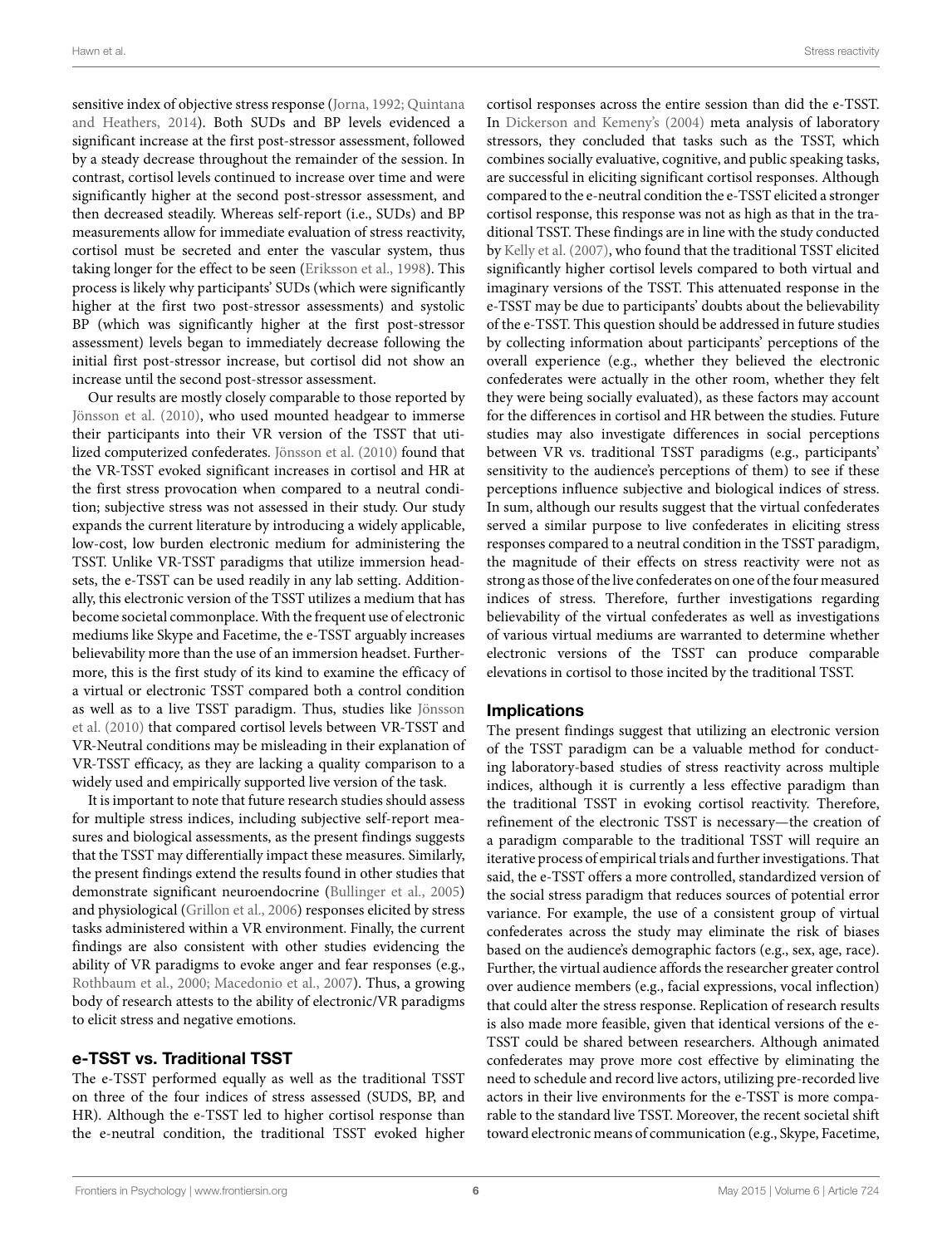etc.) increases believability in the e-TSST. For example, being expected to give a work presentation electronically is arguably becoming just as much a part of society as going to a meeting to give an in-person presentation. As noted above, further research assessing the believability of live vs. virtual actors is needed to assess for differences between these audience types; such work will provide valuable information for the direction in which to continue modifications of this paradigm to maximize its utility and feasibility.

Additionally, the implementation of the e-TSST over the traditional TSST increases ease of administration when conducting research by eliminating the need to recruit, schedule and compensate confederates, resulting in a more time and cost-effective methodology. Yet, although the e-TSST was significantly more effective than the e-neutral control in eliciting stress among several subjective and biological indices of stress, the live version produced significantly higher cortisol increases than the e-TSST. Therefore, further investigation of the reliability of a VR version of this paradigm, and its utility in instigating a stress response, is necessary before it is widely adopted in future stress-induction research.

## **Limitations**

Limitations of the present study include a modest sample size and significant differences between the age, BDI and ASI-3 scores between the e-TSST and traditional TSST study samples, although these variables were controlled for in analyses. Given that both studies used young healthy, predominantly Caucasian, participants, research using the e-TSST in more diverse samples, including clinical populations, is needed. The aforementioned research showing the utility of VR versions of anxiety treatments (e.g., [Rothbaum et al.,](#page-8-5) [2000,](#page-8-5) [2006](#page-8-7); [Emmelkamp et al.](#page-7-3), [2002\)](#page-7-3) is promising in this regard. In addition to focusing on participants' demographics, it may also be of interest to replicate this study manipulating the demographics of the virtual confederates to reduce potential biases related to demographic characteristics (e.g., gender, age, ethnicity). Additionally, future studies may implement the use of continuous measures of BP. Finally, as previously discussed, believability is a potential limitation of the present study and future research should conduct manipulation checks regarding participants' perceptions of the virtual audience. Notably, these

# **References**

- <span id="page-7-7"></span>Beck, A. T., Steer, R. A., and Brown, G. K. (1996). *Manual for the Beck Depression Inventory*, 2nd Edn. San Antonio, TX: The Psychological Corporation.
- <span id="page-7-2"></span>Bruehl, D., and Solar, D. (1970). Systematic variation in the clarity of demand characteristics in an experiment employing a confederate. *Psychol. Rep.* 27, 55–60.
- <span id="page-7-4"></span>Bullinger, A. H., Hemmeter, U. M., Stefani, O., Angehrn, I., Mueller-Spahn, F., Bekiaris, E., et al. (2005). Stimulation of cortisol during mental task performance in a provocative virtual environment. *Appl. Psychophysiol. Biofeedback* 30, 205–216. doi: 10.1007/s10484-005-6378-y
- <span id="page-7-1"></span>Dickerson, S. S., and Kemeny, M. E. (2002). Acute stressors and cortisol reactivity: a meta analytic review. *Psychosom. Med.* 64, 105.
- <span id="page-7-9"></span>Dickerson, S. S., and Kemeny, M. E. (2004). Acute stressors and cortisol responses: a theoretical integration and synthesis of laboratory research. *Psychol. Bull.* 130, 355.

limitations are consistent with extant research, such that within other uses of the electronic and traditional TSST, composition of the confederate panel had not been compared for (e.g., [Kelly](#page-8-10) [et al.](#page-8-10), [2007](#page-8-10); [Jönsson et al.,](#page-7-6) [2010](#page-7-6)). To the best of our knowledge, [Kelly et al.](#page-8-10) ([2007](#page-8-10)) conducted a manipulation check to confirm believability in the imagined TSST condition, but no mention of manipulation check for the virtual TSST was made. The use of a computerized version, as opposed to an immersion headset, was chosen to increase believability and familiarity, as well as to increase applicability, reduce researcher cost and burden, and to reduce the risk of dizziness that often accompanies immersion VR. Findings from the present study must be taken in light of these considerations. Manipulating the demographics of the virtual audience in future studies may alleviate some believability concerns.

# **Conclusion**

This study is the first to compare an electronic version of the TSST that utilized filmed humans, taped in a live environment, instead of avatars or other computerized options. This is the first electronic or virtual application of the TSST that does not use immersion headset technology, but instead uses an accessible, cost-effective, and socially normalized electronic medium. Results comparing the e-TSST vs. e-neutral conditions suggested that the stress manipulation was effective on most indices of stress measured. Further, exploratory analyses comparing the e-TSST to archival data from the traditional TSST suggest comparability between the paradigms, although the traditional TSST outperformed the e-TSST on one index of stress, calling for further modification to increase the reliability of the electronic paradigm. Taken together, these findings provide initial support for the development of electronic versions of the TSST, although further fine-tuning of the e-TSST is warranted prior to broad adoption of this technology.

### **Acknowledgments**

This research was supported by grants from NIAAA to the Charleston Alcohol Research Center (P50 AA010761). AA is supported by grants R01AA020179, BBRF 20066, R01MH101518, P60MD002256, and K02 AA023239.

- <span id="page-7-3"></span>Emmelkamp, P. M., Krijn, M., Hulsbosch, A. M., de Vries, S., Schuemie, M. J., and van der Mast, C. A. (2002). Virtual reality treatment versus exposure *in vivo*: a comparative evaluation in acrophobia. *Behav. Res. Ther.* 40, 509–516. doi: 10.1016/S0005-7967(01)00023-7
- <span id="page-7-8"></span>Eriksson, E., Karlberg, B. E., and Holm, A. C. (1998). Salivary cortisol—an alternative to serum cortisol determinations in dynamic function tests. *Clin. Chem. Lab. Med.* 36, 215–222.
- <span id="page-7-0"></span>Gerra, G., Zaimovic, A., Zambelli, U., Timpano, M., Reali, N., Bernasconi, S., et al. (2000). Neuroendocrine responses to psychological stress in adolescents with anxiety disorder. *Neuropsychobiology* 42, 82–92. doi: 10.1159/000026677
- <span id="page-7-5"></span>Grillon, C., Baas, J. M. P., Cornwell, B. R., and Johnson, L. (2006). Context conditioning and behavioral avoidance in a virtual reality environment: effect of predictability. *Biol. Psychiatry* 60, 752–759. doi: 10.1016/j.biopsych.2006.03. 072
- <span id="page-7-6"></span>Jönsson, P., Wallergård, M., Öjsterberg, K., Hansen, Å. M., Johansson, G., and Karlson, B. (2010). Cardiovascular and cortisol reactivity and habituation to a